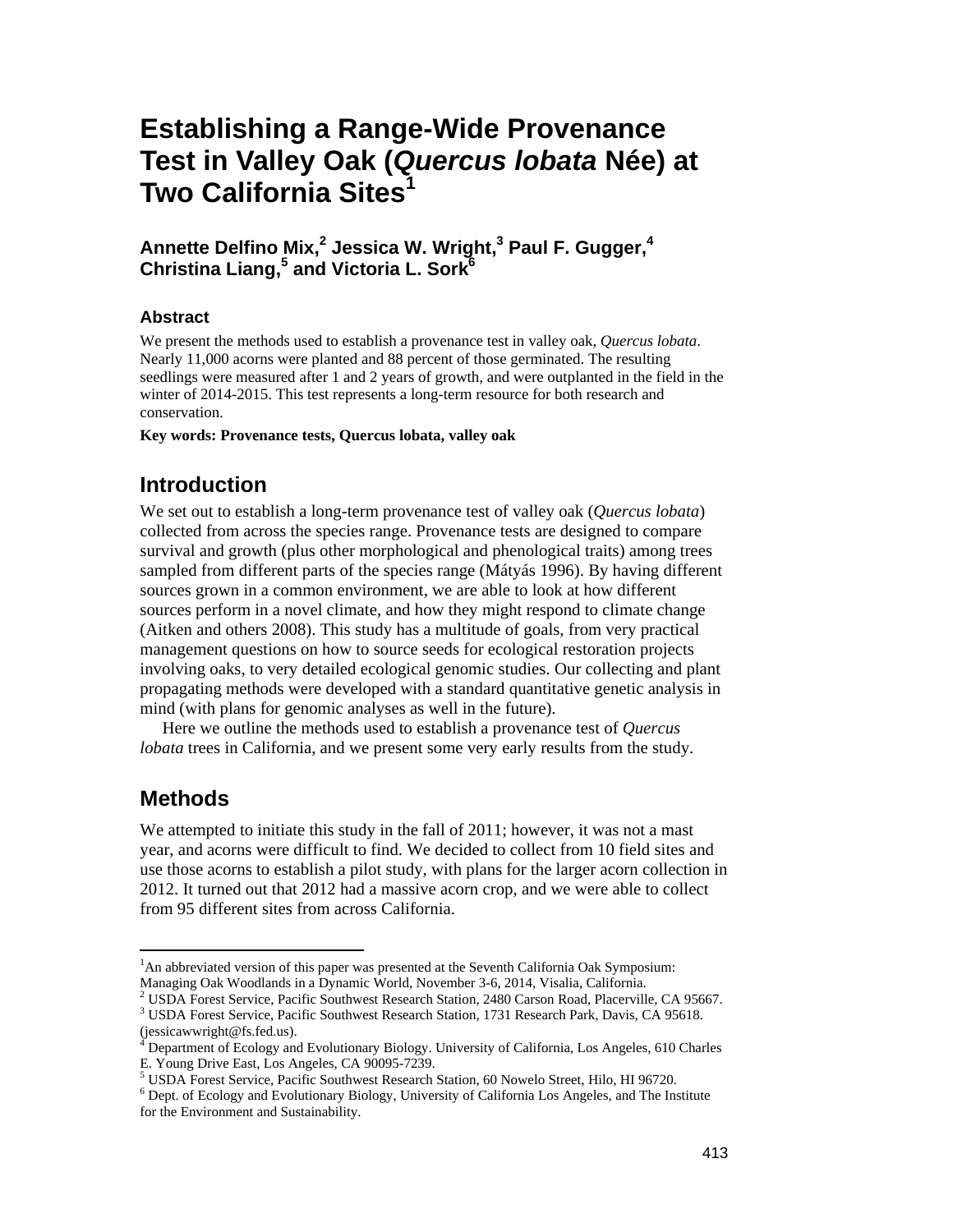### *Overview*

Acorns were collected and brought to the U.S. Department of Agriculture Forest Service (USDA FS), Institute of Forest Genetics (IFG), Placerville, California, where they were sown and then grown in the greenhouse for approximately 1 year. They were then stepped up to larger containers. On November 7, 2014, these trees were growing in two lath houses at the sites where they were to be outplanted in the winter of 2015: one at IFG, the other at the USDA FS Genetic Resource and Conservation Center (GRCC), Chico, California.

## *Acorn collection*

Acorns were collected from across the species range in the fall of 2012, from October 9 to November 7. Sites were selected based on previous research, records of previous collections, and the species distribution across California with a goal to sample as broad an area of the species range as possible. Sites were separated by at least 30 km. There was a set of special collections done in three elevational transects: one at Mt. Hamilton, Santa Clara County, one outside of Madera into the Sierra Nevada foothills, and a third at Tejon Ranch in the Tehachapi mountains. These transects involved sampling trees along the elevational gradient at each of these sites.

At each of the 95 collecting sites, 20 acorns were collected from eight maternal trees (fewer if eight trees with acorns could not be found). The GPS location of each tree was taken, and a brief description of the site was written. A leaf sample for DNA extraction was taken from each tree. In addition, a herbarium sample was collected from each tree, consisting of a small branch with flowers and leaves. The DNA sample was kept cool until it could be placed in a -80 °C freezer. The herbarium sample was pressed in the field. The DNA and herbarium samples were returned to the Sork Lab at the University of California, Los Angeles (UCLA). The acorns were transported to IFG.

After collection, the acorns were stored in a walk-in cold box at 1.1  $\degree$ C in paper bags inside unsealed zip lock plastic bags to keep the acorns moist, but to allow air flow to prevent rot.

### *Acorn planting*

On November 14 and 15, 2012, 10,326 acorns were planted into Stuewe and Sons D40 containers, 6.4 cm diameter, 25.0 cm depth, 656 ml volume, 20 cells per rack. This container was selected because it had adequate volume for the first year growth and we were able to fit the amount of racks needed to sow the approximately 10,000 acorns into our greenhouse. We used Sunshine #4 aggregate plus soil mix. This mix contained Canadian sphagnum peat moss, coarse perlite, starter nutrient charge (with gypsum), dolomitic limestone, and long-lasting wetting agent. This soil was selected because it is an aggregate mix and, unlike vermiculite mixes, the soil holds its form when plants dry down, giving more flexibility with watering. The aggregate is preferred when growing a large number of plants to alleviate the slower growing plants from being too wet. The acorns were germinated under a 50 percent shade cloth.

With such a large amount of acorns to plant, we balanced our sowing layout between experimental design and practical culturing. Each family (here family  $= a$ collection from a single maternal tree) was given an accession number to simplify the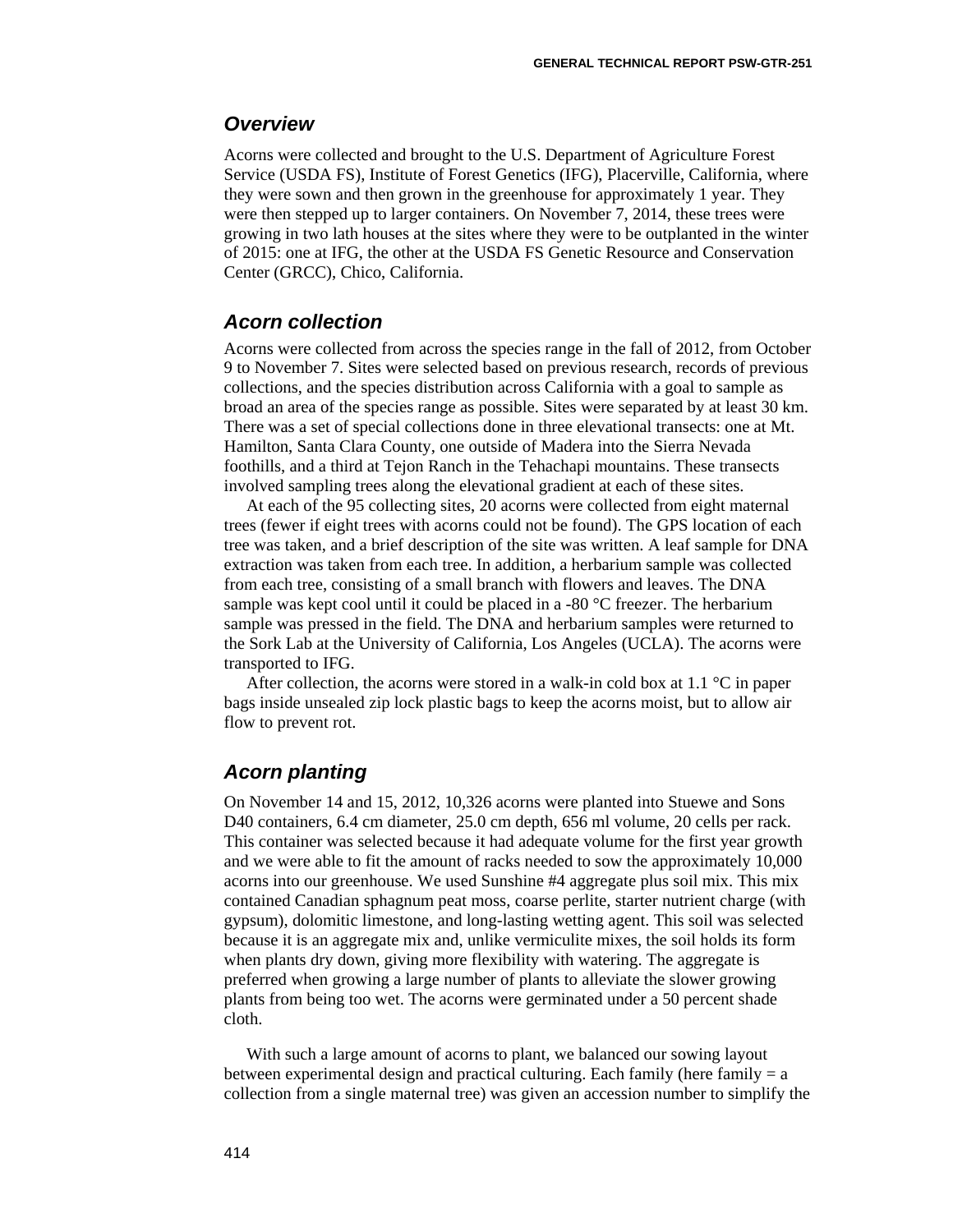identification of each tree and to lessen the amount of error. The planting of the eight families (accessions) from each of the 95 collection sites was randomized throughout the greenhouse, but the 16 acorns planted within each family were sown in the same rack. This balance was made to reduce the error factor as we progressed with this study.

All collections were then randomized for sowing. There are distinct differences of growing conditions in the greenhouse and the location of each family was mapped within the greenhouse to allow for future data analyses to take that location information into account.

Each seed lot of acorns was surface sterilized with a 10 percent bleach solution to remove any molds or contaminants. The acorns were submerged in the bleach solution for one minute then rinsed in clean water before planting. The bleach solution was changed periodically during the planting process (fig. 1a). Acorns that floated were removed from the experiment. Acorns for each family were bulked weighed, and the number of acorns planted per family was recorded, allowing for the calculation of an average seed weight for each accession.

At planting, the acorns were embedded in the soil sideways but not covered; this prevented the acorns from being planted upside down and mimicked what happens in nature (fig. 1b).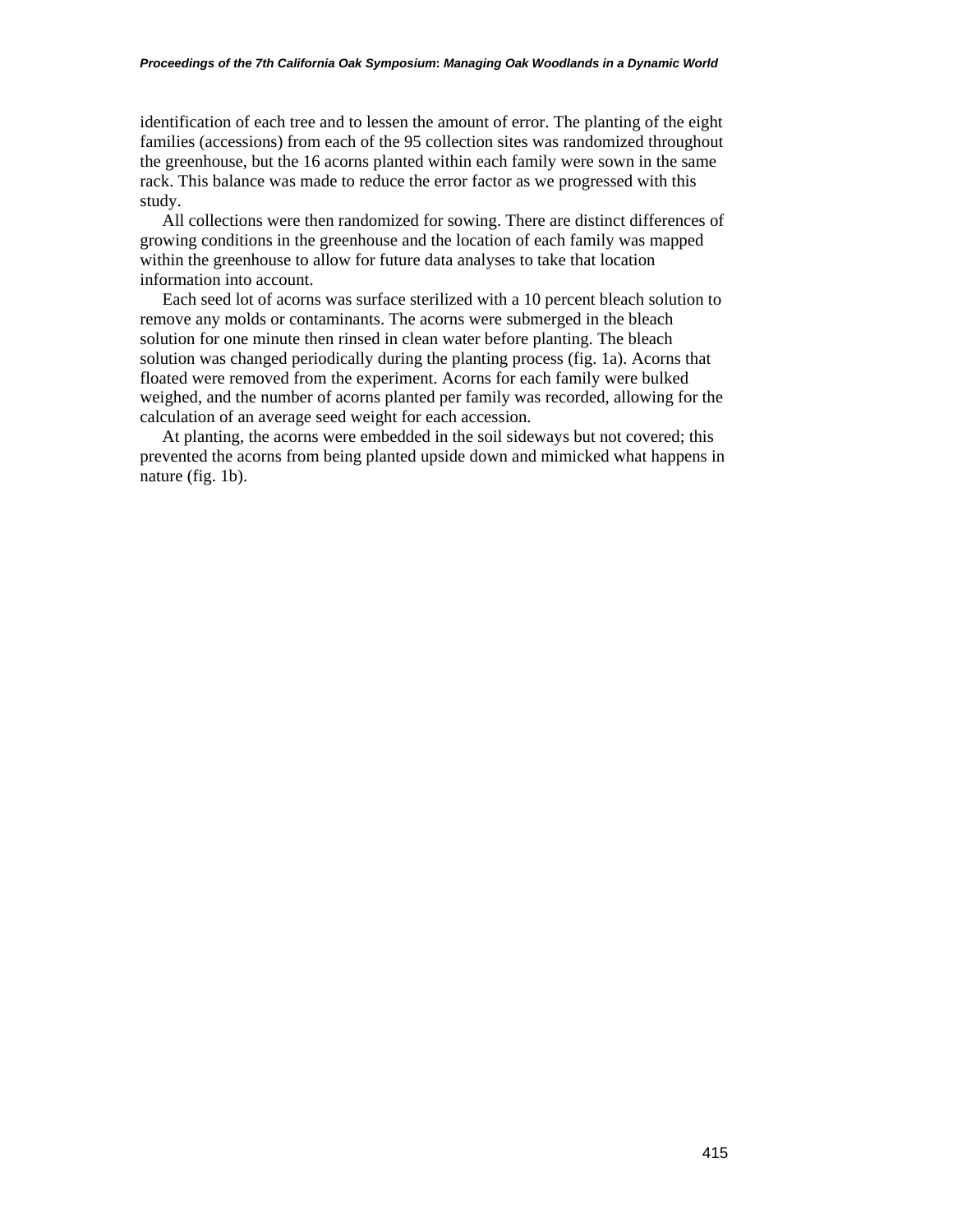

Figure 1—Photographs from the planting of the acorns. A. the bleaching process. B. the sowing of the acorns. C. recording germination in a crowded greenhouse. D. Stepping up trees to larger pots.

It was determined in the 2011 pilot study that the soil and container were appropriate. In the pilot study, however, the greenhouse was kept at warmer growing temperatures which resulted in erratic germination, making it difficult to properly culture the growing plants among the non-germinated ones. We also felt that the unnatural germination time could influence our growth measurements. Therefore, for the study, the greenhouse was kept cool in the daylight hours (approximately16  $\degree$ C) and cold at night (approximately  $3^{\circ}$ C). This was done to mimic what would be happening in nature and to achieve more uniform germination. It was observed that the acorns put down a tap root but did not put out any leaves. The greenhouse was kept cold through the winter months and warmed up with the ambient outside temperatures when the acorns started to naturally put on top growth. This worked very well for achieving uniform germination throughout the greenhouse. Acorns were germinated under a 50 percent shade cloth.

The soil moisture level was closely monitored and soil was kept moist but not wet. Until the leaves started to appear, the tubes were kept at the proper moisture level with mist sprinklers, set to mist twice a week. When leaves started to appear the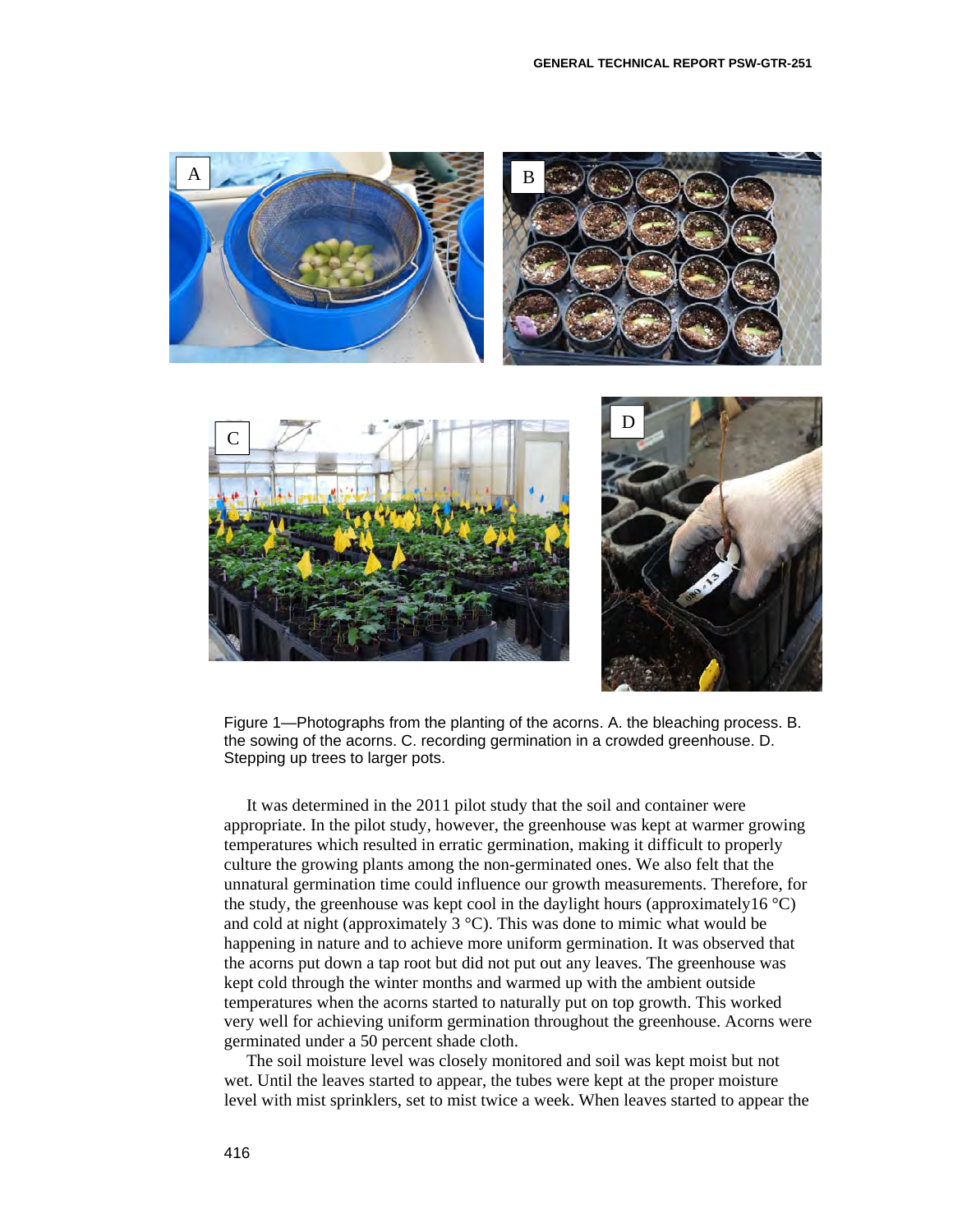tubes were hand watered and adjustments were made in amount of water depending on the dryness of the soil in each rack. Where there were dry spots, those racks were watered twice; each container was filled with water, allowed to drain, and filled again.

Mildew was a problem, despite reducing humidity by watering in the early hours and opening the 50 percent shade cloth, giving the plants full sunlight for the majority of the day. The mildew level was unacceptable and the plants were sprayed with Eagle<sup>®</sup> 20EW fungicide at a rate of 35.5 ml per 99.2 m<sup>2</sup> (1.2 fl oz per 1000 sq ft) containing Activator  $90^{\circ}$ , 5 ml /3.78 l (1 tsp/gal) as the surfactant. This was done twice (May 17, 2013 and May 16, 2014). The only other pest was aphids, which appeared at the end of the growing season when the trees where shutting down and the leaves where starting to senesce. The IFG greenhouse practice is to limit the application of chemicals, especially insecticides. To achieve an acceptable balance of beneficial insects and aphids, a certain amount of insects must be tolerated. The protocol of removing infected leaves and keeping the greenhouse tidy of leaf debris is our common practice and was effective at keeping the aphids at an acceptable level.

#### *Germination*

Germination data was taken weekly using printed pot stakes starting January 2, 2013 and continuing to April 29, 2013. The number of days until germination was calculated on the Monday of each week. We recorded all the germination data from the printed tags when the growth measurements were taken. Germination was scored as above-ground emergence, since the tap root germination was impossible to monitor. As more germination occurred the ability to observe new germinants was difficult, so a flag was put into each tube with an acorn that had not begun to put on leaves to aid in detecting the later germination (fig, 1c). When the majority of germination was achieved, weekly monitoring of germination was discontinued and all new seedlings were put into the category of "late germination" (after 182 days). At this point the trees within a family (accession) were given individual identification numbers becoming individuals within each family.

There was an observed greenhouse location effect on germination. To ensure those effects were captured in data analysis, the greenhouse location of each accession was mapped and recorded. The greenhouse areas were as follows: Bay one-South window, South aisle, North window, North aisle; Bay two- North window North aisle.

#### *Mutants*

When growing a large number of individuals of one species it is common to see a number of mutations and other odd growing forms manifest in the phenotypes (fig. 2). We observed a number of albinos, and tissue was collected from each albino for future genetic analyses. There were other mutations as well and some of these plants died. Other phenotypes were temporary, and the plants later developed normal appearing leaves. These plants were taken out of the study but kept for observation. Some of the surviving mutants will be planted at the IFG site for future observation.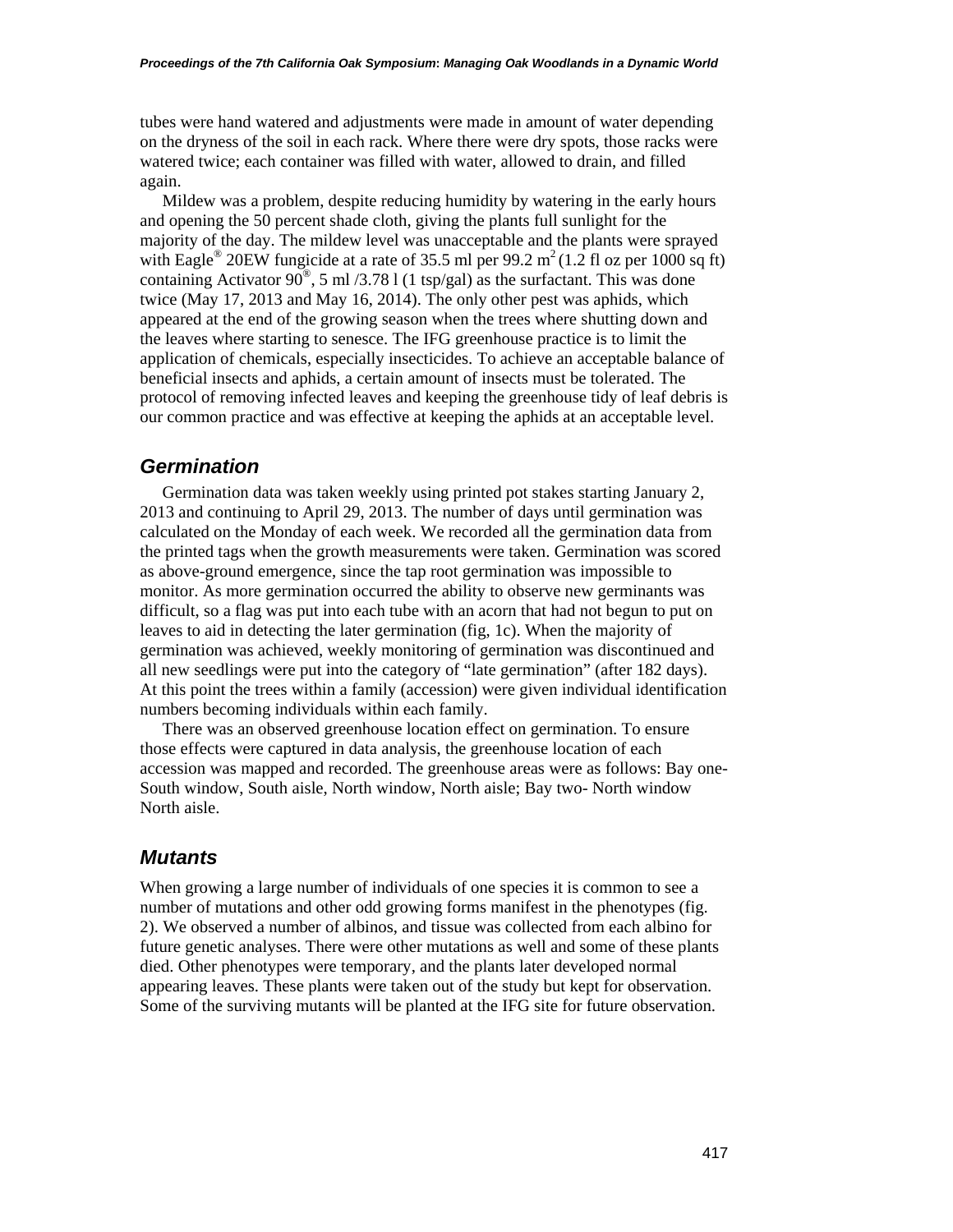

Figure 2—A set of mutant plants observed in this study.

# *Selection of 12 best plants*

The best 12 of the 16 plants were selected to continue growing for the study. The culled trees were removed from the greenhouse beginning in July of 2013. Their germination date was recorded, and they were measured for height and diameter shortly after culling, a few months before the rest of the trees were measured. Therefore their height data was not compared directly with the main experimental trees. However, the change in basal diameter in that time was expected to be minimal.

# *First year measurements*

Growth measurements were taken on all experimental seedlings in September and October of 2013. A total of 9,129 seedlings were measured. Measurements were disrupted by the government shutdown of 2013; however, temperatures were fairly cold at that point and only minimal additional growth was observed. Three leaves were collected from each seedling for further morphological analyses. We took height and diameter measurements for each plant using a meter stick and calipers.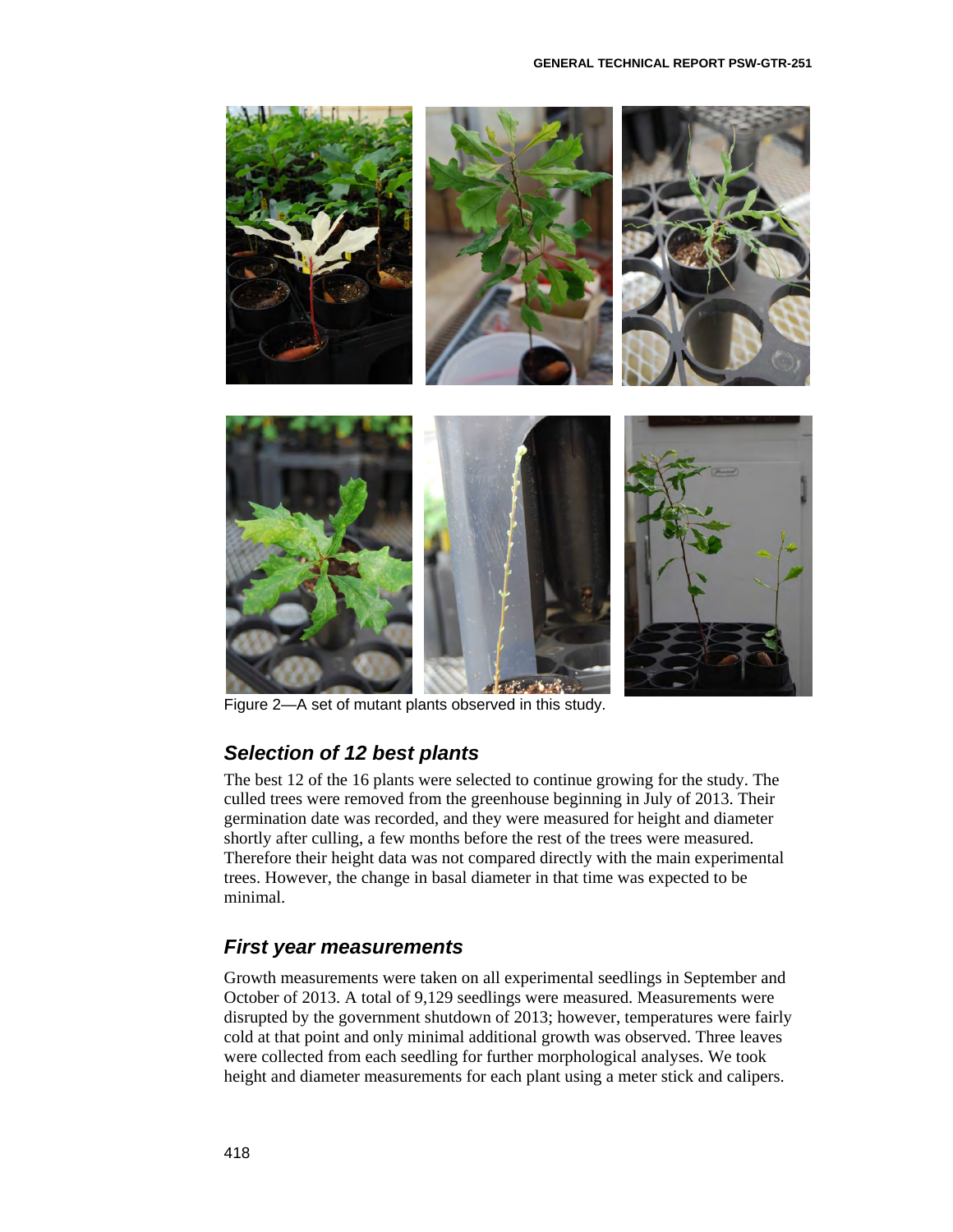### *Stepping up into larger pots for second year growth*

To allow for more root growth, seedlings were repotted into larger pots in the winter of 2013-2014 (fig. 1d). We selected Stuewe and Sons TP414 pots—10.0 cm wide, 36.0 cm high, volume 2.83 liters. The same soil that was used in the germination phase was again used. We added Osmcote<sup>®</sup> 14-14-14 at a rate of 0.45 kg per 0.1 m<sup>3</sup> (1 lb per 3.8 cu ft), mixed into the soil when filling the pots.

When the plants were stepped up to the larger pots, they were also moved into their complete randomized block design, as they will be planted into in the field. This was done to help with the organization and logistics of planting into the ground and will help account for the lath house location effects in the second year of growth. The field planting design consists of each maternal tree being represented once in each block, with the maternal trees from a site grouped together in a row-plot. This is a traditional design for provenance tests (Conkle 1973, Kitzmiller 2004) and allows for easier and more effective maintenance of the test over time. The trees will need to be thinned in the next 5 to 10 years, and this design facilitates that process. The position of each of the row-plots is also randomized between the blocks.

At this point the trees were separated into two groups, one for each of the planting sites, IFG and GRCC. The trees to be planted at the GRCC in Chico were then moved to a lath house at the planting site (fig. 3a, c). The trees remaining at IFG were moved to a lath house at the site (fig. 3b). This was done so the plants would acclimate to their eventual planting location. The plants where placed outside on benches that we are able to forklift out to the field. Figure 4 shows a Principal Component Analysis (PCA) of climate data derived from each of the collecting sites using the USDA FS climate estimates from Crookston and Rehfeldt (2008). The two planting sites are shown in white. The figure illustrates two points. First, it shows that the two planting sites both fall within the range of climate variation observed across all of our collecting sites. Second, the two planting sites are in fact quite different in terms of climate.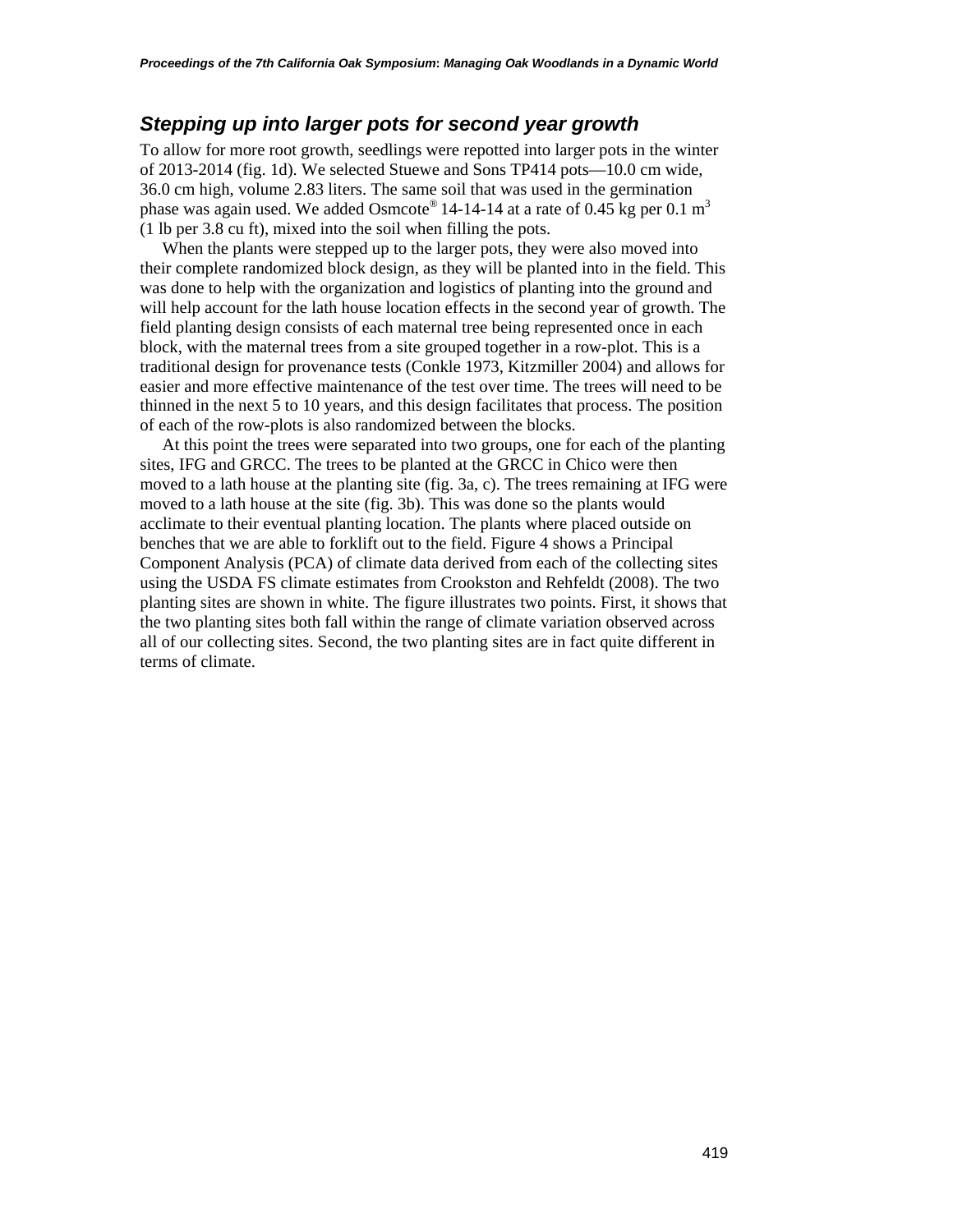



Figure 3—Photos from the lath house phase of the study. A. Moving the trees to the GRCC in Chico. B. The IFG lath house. C. The GRCC lath house.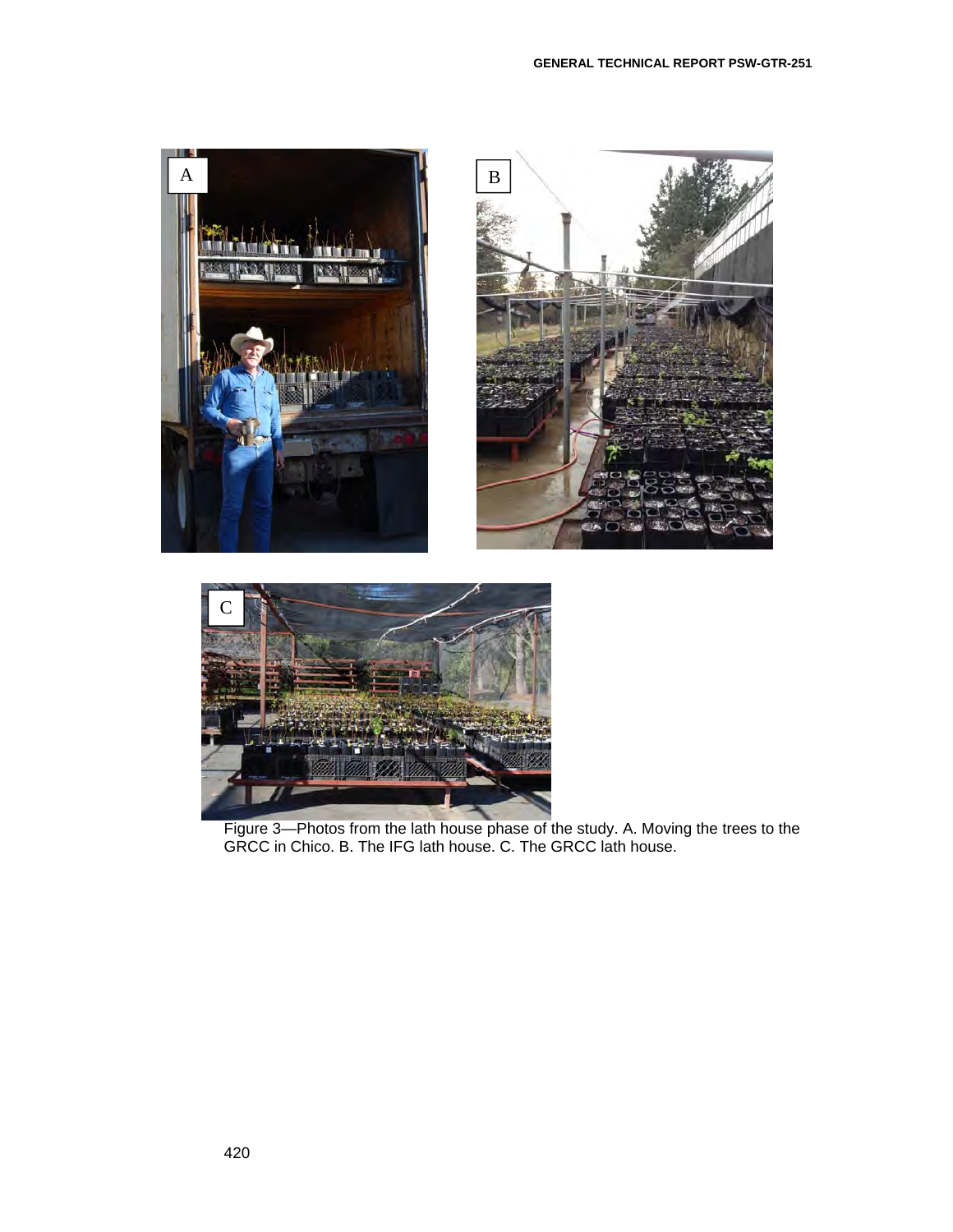

 **PC 1 explains 51% of variation**

Figure 4—A graph showing the results of a PCA of climate data derived for each of the acorn collecting sites and the two planting sites.

At the end of their second growing season, total height and basal diameter were again recorded for each plant in the experiment, and the extra plants that will be part of the field boarder rows.

# **Results**

### *Germination*

Despite keeping the greenhouse cool, some above-ground germination started in the winter months. We began taking germination records to capture this early germination at 49 days after sowing, but the majority of the germinations happened between 61 and 103 days after sowing (fig 5). Overall, we observed an 88 percent germination rate.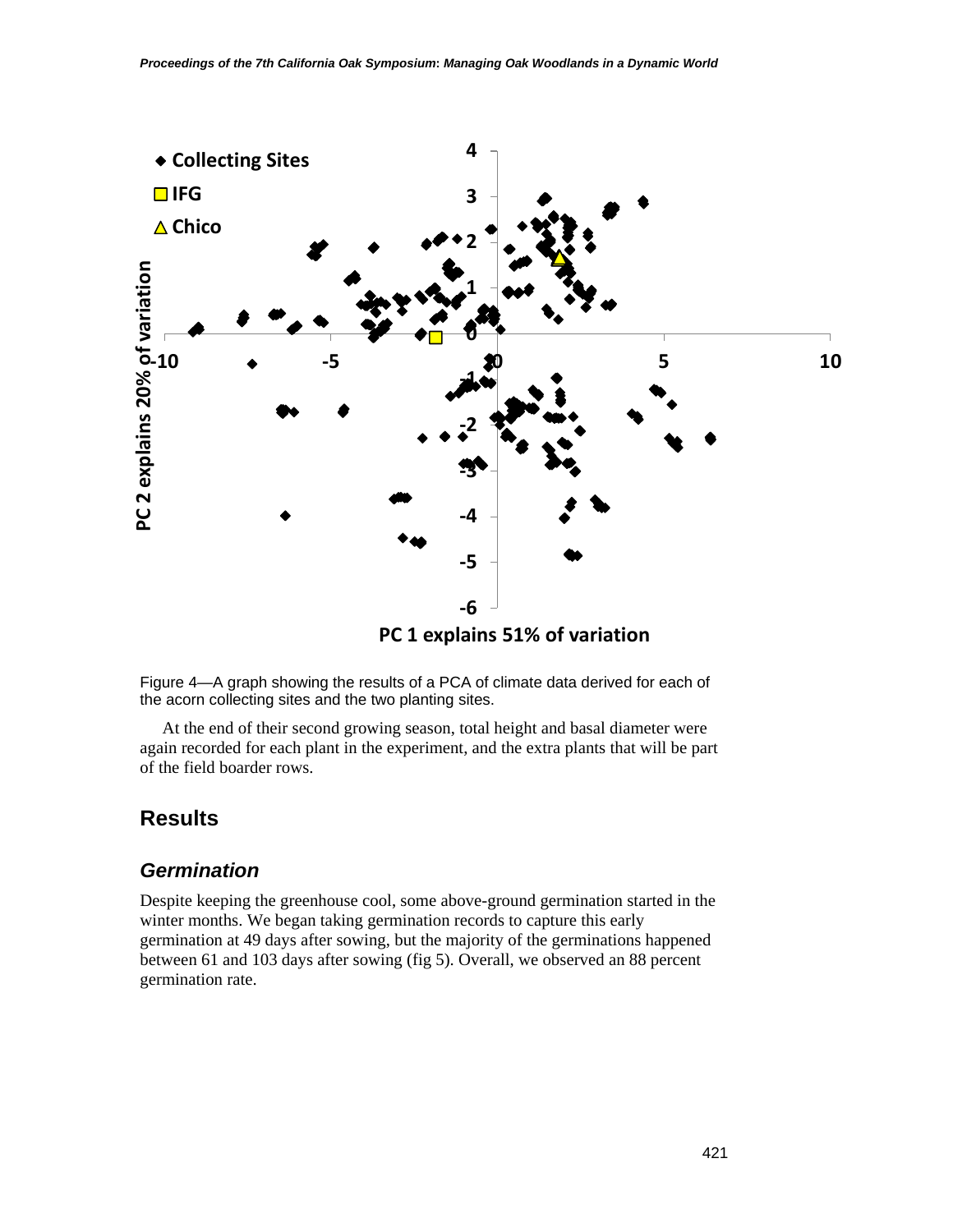

Figure 5—Chart showing the observed germination date for all 9110 individuals that germinated in this experiment.

#### *First year measurements*

Analysis of genetic correlations (correlations using the family mean values) among the measured traits showed that germination date was negatively correlated with all of the other measured traits (germination rate, acorn weight, basal diameter and height) (fig. 6a). Acorn weight was positively correlated with all measured traits except germination date (heavier acorns germinated earlier) (fig. 6a).

Comparing performance between benches, we did observe variation across the greenhouse in the growth of trees (fig. 6b). This suggests that indeed we need to keep track of the trees first planting location in future analyses. We will also be able to track this effect over time. We expect it to be random with respect to the future planting of the experiment because the planting location was randomized with respect to where the seedlings were growing in the greenhouse.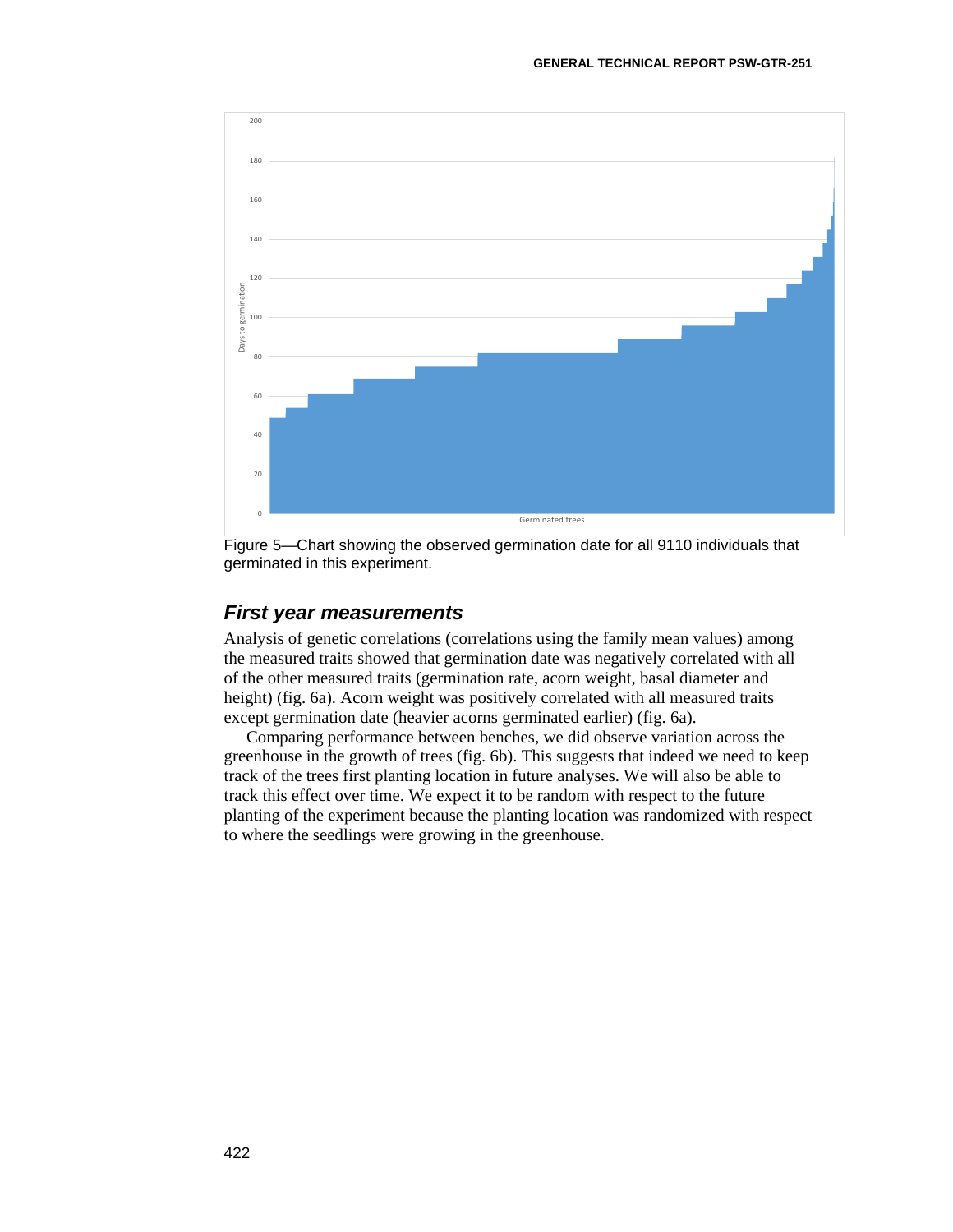

Figure 6—a. Correlations among the first year growth traits. Solid lines show positive correlations, dashed lines show negative ones. The thinner lines are significant at p <0.05. The thicker lines are significant at p <0.0001. b. Differences among the eight greenhouse benches where the seedlings were growing when they were measured after 1 year of growth.